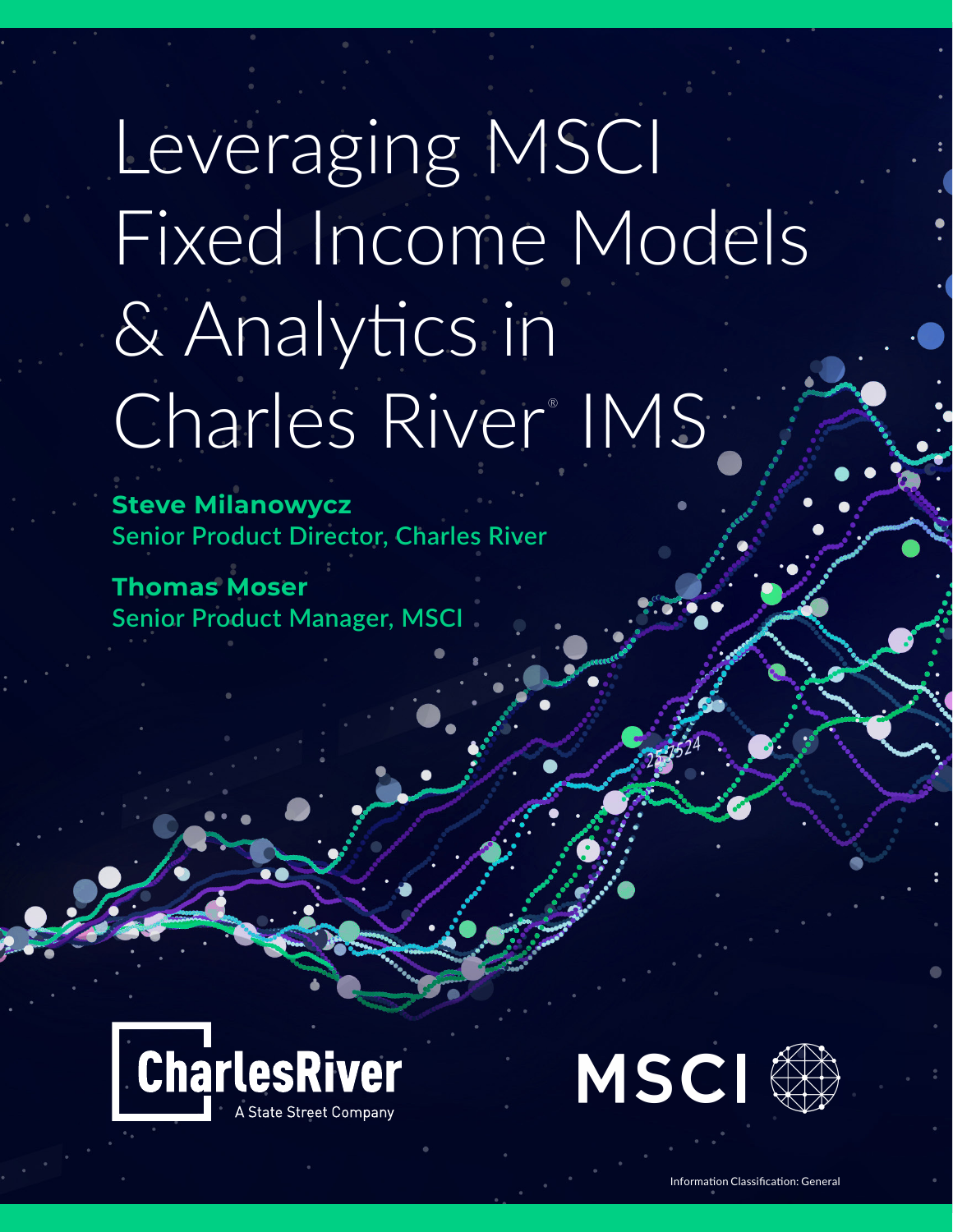Factor-based modeling and analytics play a central role in helping portfolio managers decompose risk, facilitate stress testing, generate risk forecasts and attribute performance.



# Open architecture platforms such as the Charles River Investment Management Solution

(Charles River IMS) address the need for robust and flexible portfolio analytics by ensuring interoperability with a growing ecosystem of third-party providers such as MSCI, whose products, services and content are directly accessible from Charles River IMS workflows.

Risk factors are granular attributes of one or more asset classes that explain risk and return. Fixed income factors include interest rate, credit and prepayment risk. Factors can also include macroeconomic variables such as inflation, GDP growth, productivity, and commodity prices that impact multiple asset classes. Constructing portfolios based on established, wellresearched factors, rather than asset classes, can theoretically improve portfolio diversification, minimize undesirable correlation risk, and deliver better riskadjusted performance.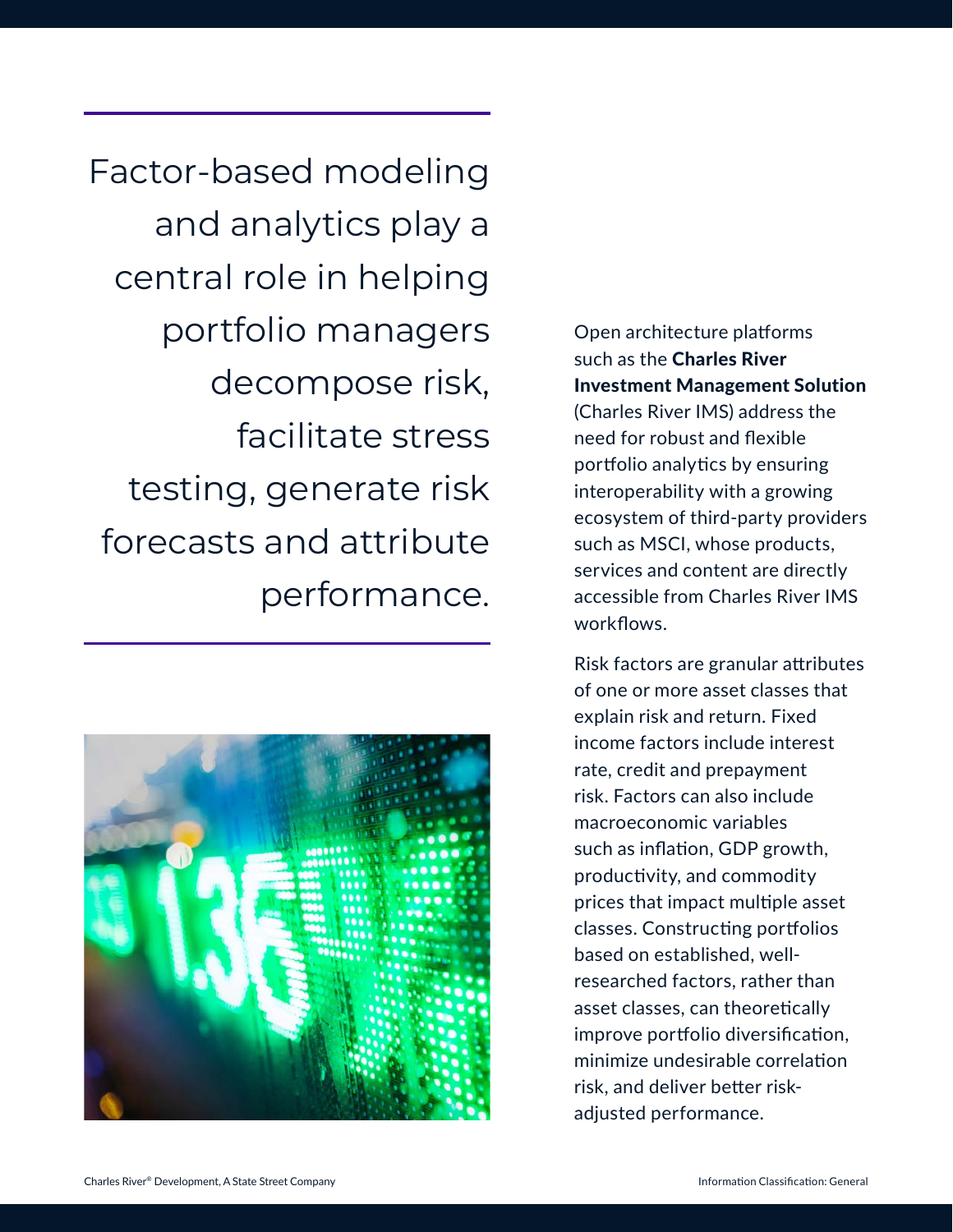# CHARLES RIVER'S OPEN ARCHITECTURE & INTEROPERABILITY WITH MSCI'S FIXED INCOME FACTOR MODEL PROVIDE FIRMS WITH SEVERAL BENEFITS:

### A Single, Consistent Portfolio View:

Our Manager Workbench provides a single, unified desktop for managing risk and portfolio workflows, with a common data set, reference data and factor analytics. Risk exposures are updated in real time and displayed directly in the workbench, so managers can make decisions based on the latest data. Manager Workbench offers full support for factor-based risk decomposition reporting, with out-ofthe-box views for active risk, risk factor contribution, tracking error and volatility.

Portfolio managers can make decisions based on the risk/return profile of individual securities and their impact on the overall portfolio and investment strategy, based on an intuitive factor model covering the full spectrum of products, sectors and global markets. MSCI's risk analytics include differentiated capabilities in securitized products, municipal bonds and bank loans. This provides a consistent risk decomposition framework to support single security analytics. Managers can decompose relative and absolute portfolio performance with top-down and bottomup approaches that take investment strategies into account.

Packaged Workflows: Charles River IMS provides packaged workflows that make risk and performance capabilities an integral part of the portfolio management process. These include factor model-based asset allocation, dynamic hedge construction, and portfolio stress testing. This enables asset managers to eliminate multiple point solutions and spreadsheets, so their front office teams can work more efficiently and avoid unproductive reconciliation between disparate systems.

Collaborative Decision Making: A shared, consistent view of risk metrics and asset valuations promotes collaboration across the front and middle office. Compliance officers, risk analysts, portfolio managers and traders can work more closely to implement investment ideas, manage risk, and understand the factors driving performance. A consolidated view of portfolio holdings and performance metrics also expedites client reporting activities by providing visibility into the manager's asset allocation and targeting decisions.

Streamlined "What-if" Modeling: Interactive what-if modeling of portfolio construction and de-risking activities provides immediate feedback on how those activities will impact the portfolio. Managers can deploy MSCI's ready-touse, forward-looking macros, stress scenarios, and multiperiod stress testing. Additionally, managers can understand portfolio risk impacts of proposed trades, compare trade ideas selectively, and incorporate compliance rules and other constraints in scenarios.

Faster Time to Information: The platform eliminates overnight batch processes, providing an always-current intraday view of the portfolio, inclusive of new securities, trade confirmations and proposed trades and their impact on the portfolio.

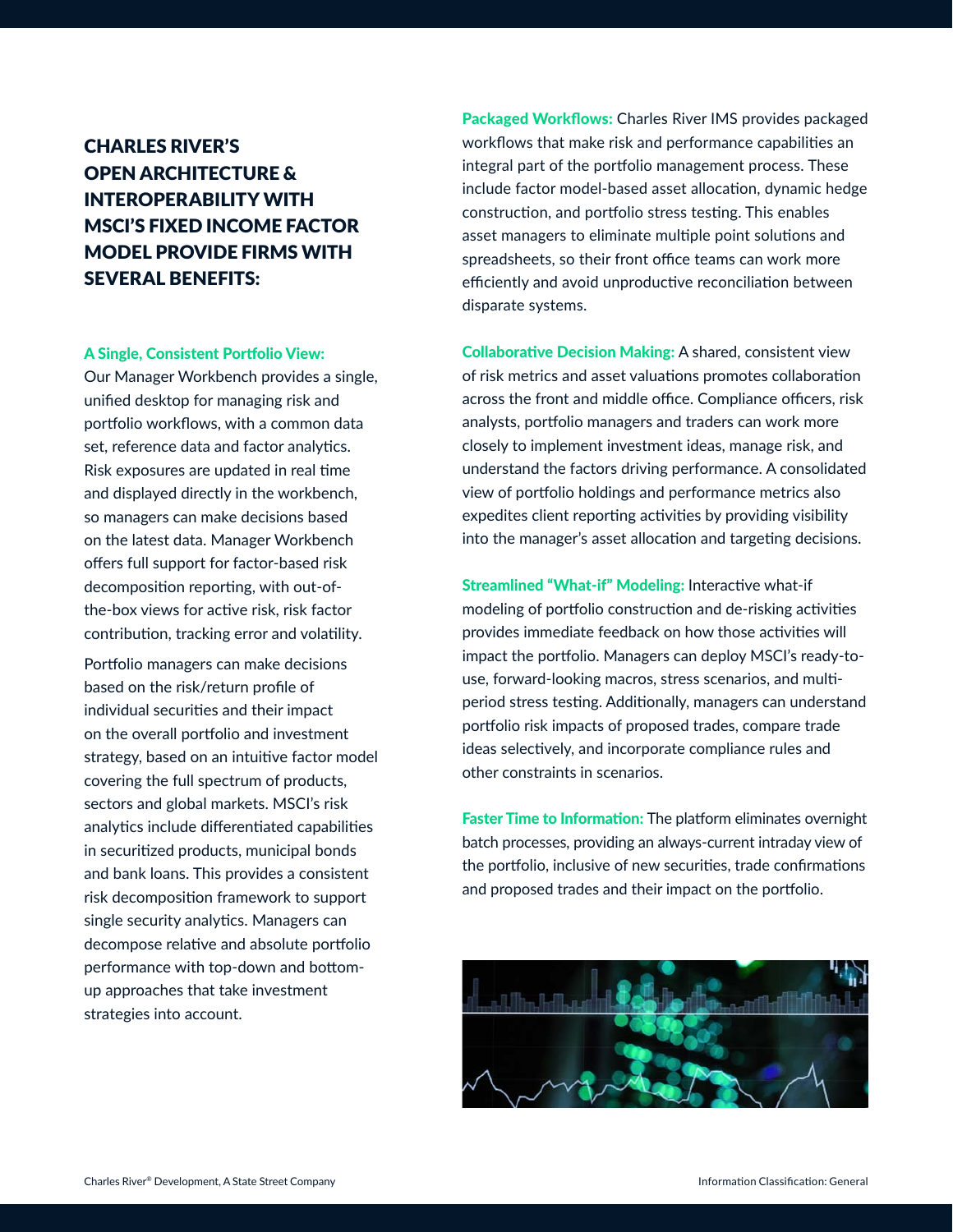# **950+ Factors**

# UNDERSTANDING MSCI'S FIXED INCOME FACTOR MODEL



The Fixed Income Factor Model contains over 950+ factors such as term structure factors, breakeven Inflation factors, credit, swap and sovereign spread factors. The model uses option adjusted spreads (OAS) as a forward-looking indicator of risk and defines asset exposure to credit risk as 'Duration Times Spread' (DTS) reflecting relative changes in spread. It accounts for liquidity effects through the use of basis factors and the parsimony of credit factors is maintained to allow for easier interpretation.

*Factor hierarchy comprising the MSCI Fixed Income Factor Model \*Denotes DTS Factors.* 

*\*\*As of January 31st 2021.*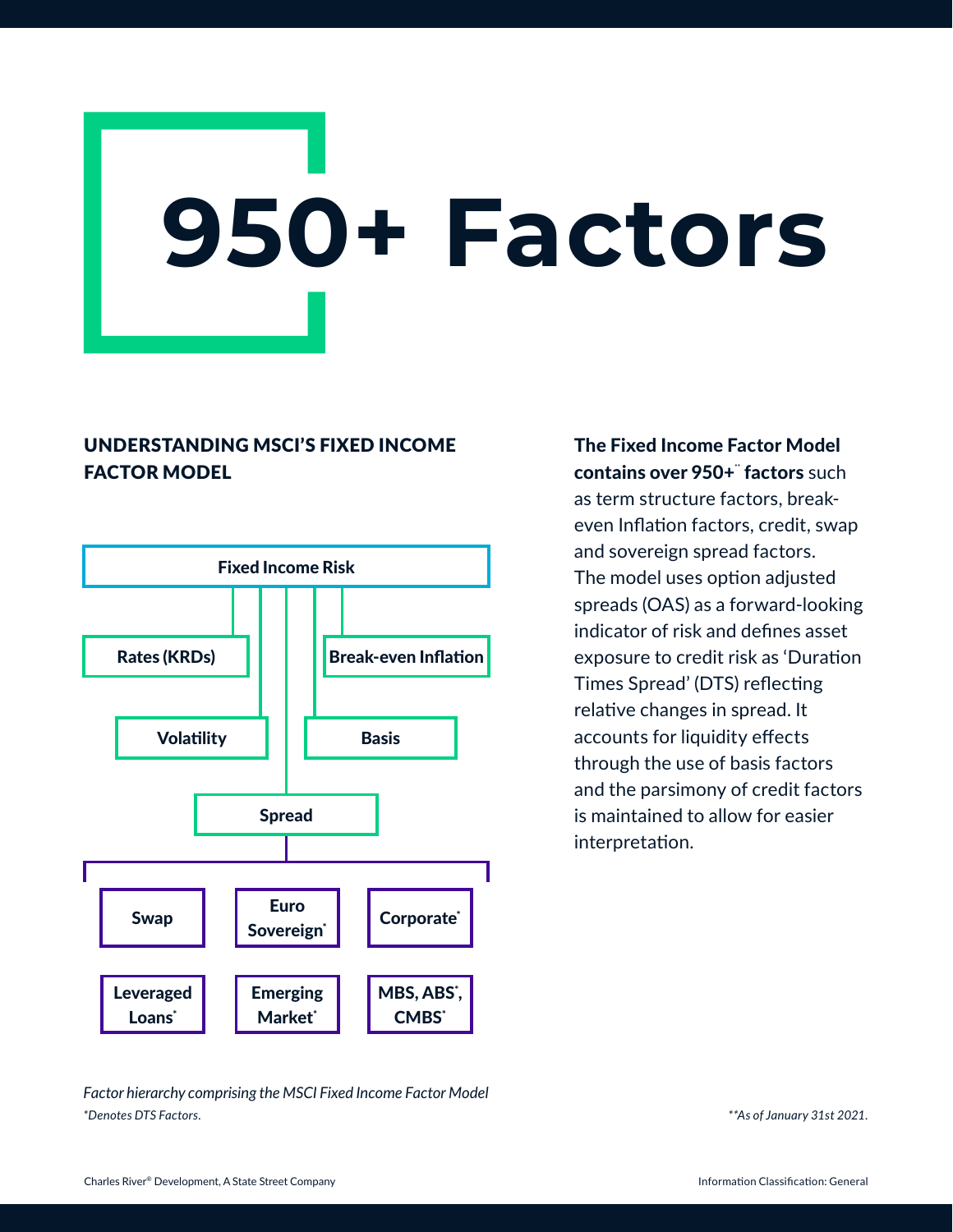**Global** exposures for asset allocators

# **Systematic Strategy**

factors for manager evaluation

**Detailed** risk exposures for portfolio managers



THE FACTOR MODEL CONSISTS OF SEVERAL INTEGRATED TIERS THAT SIMPLIFY COMMUNICATION OF KEY EXPOSURES ACROSS THE ORGANIZATION BY DELIVERING ROLE-APPROPRIATE LEVELS OF GRANULARITY

The model covers the full spectrum of fixed income products, sectors and global markets, helping facilitate multi-asset class consistency across public and private assets. Additional features include:

- · A large number of credit models and dedicated factors local to the Chinese (CNY) market
- · Municipal bond factors developed in collaboration with leading investment managers
- · Bank loan factors derived from IHS Markit data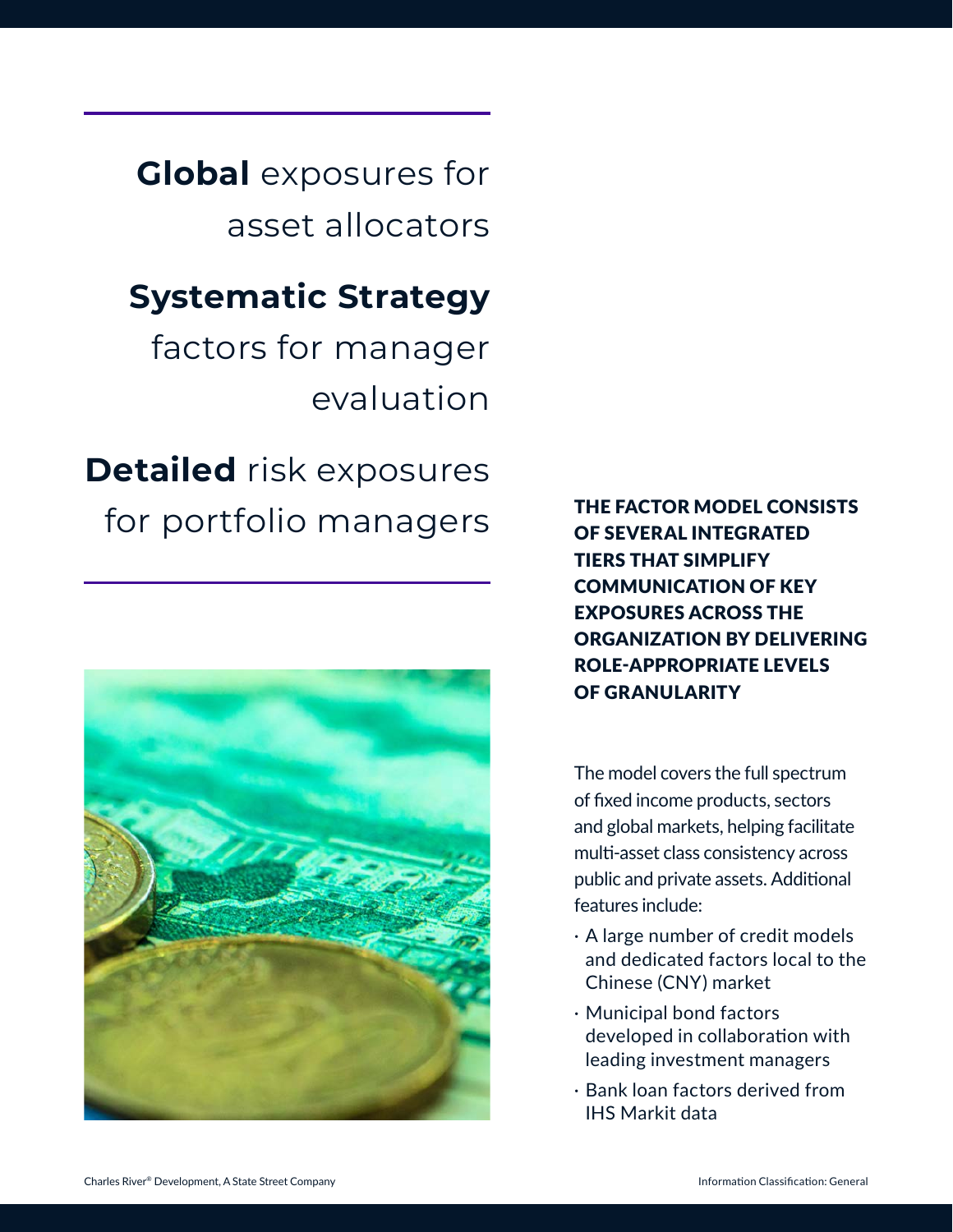# MSCI'S FIXED INCOME FACTOR MODEL SUPPORTS REQUIRED LEVELS OF GRANULARITY, FROM BOARD REPORTING TO TRADING



*\*As of January 31st 2021.*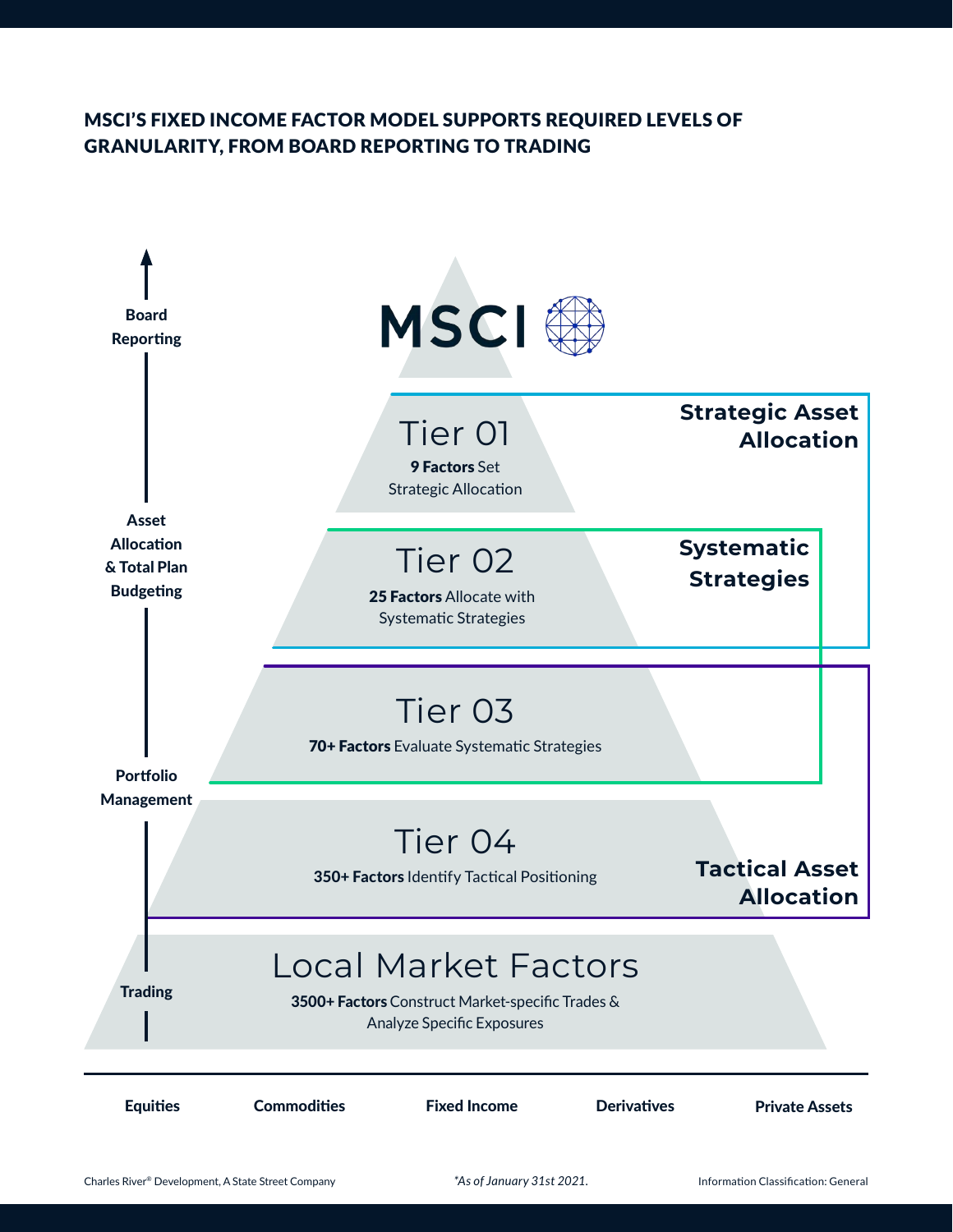## WHY CHARLES RIVER AND MSCI?

As institutional fixed income portfolios grow in size and complexity, it's imperative that front office investment professionals have timely and accurate analytics to understand exposures, quantify risk and identify potential opportunities.

The ability to leverage MSCI factor models directly from Charles River IMS provides an enterprise-scale solution that helps facilitate collaboration between portfolio and risk managers, speeds time to critical information and enhances productivity by providing a single desktop for managing portfolio construction, scenario analysis and risk forecasting.